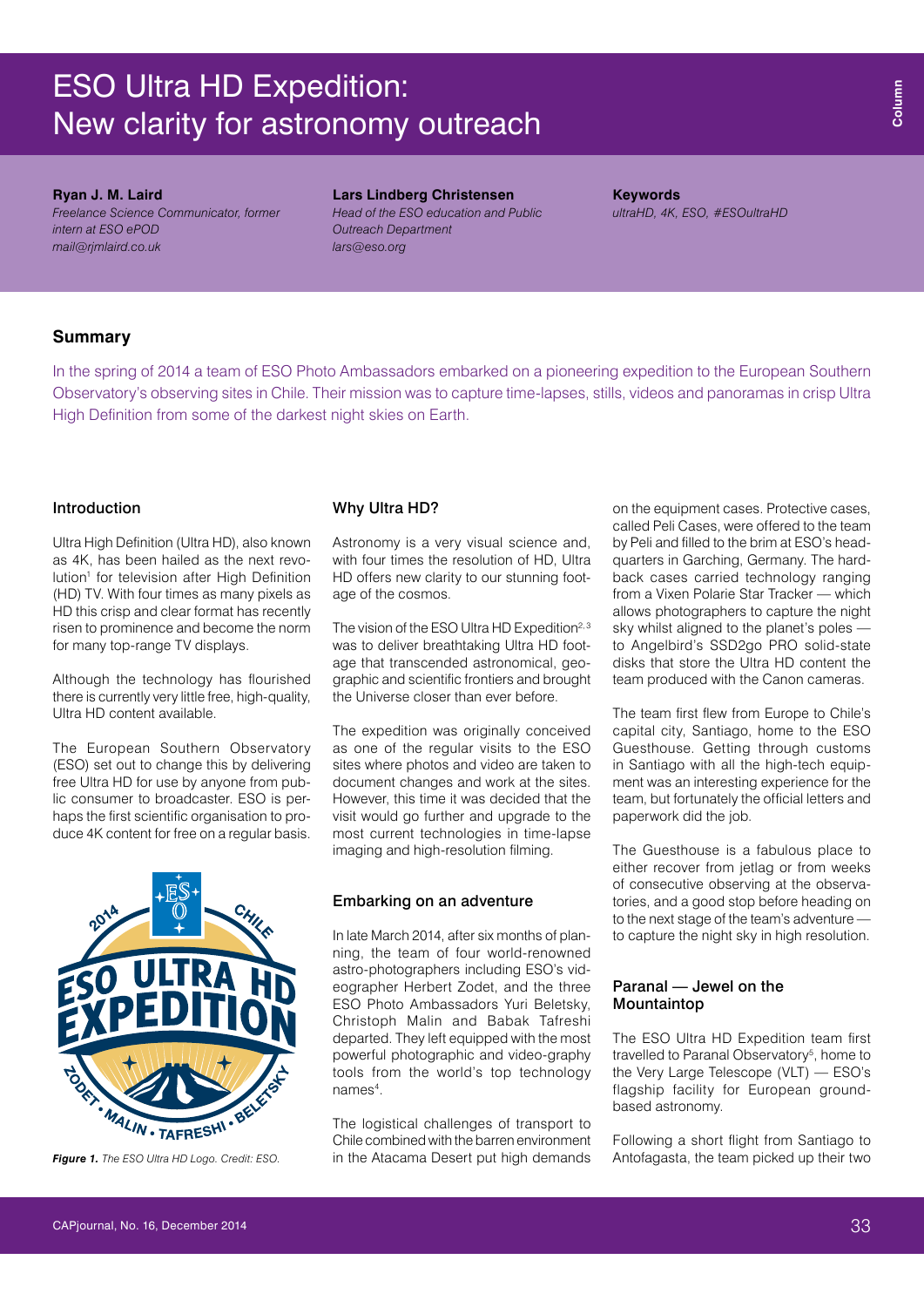

*Figure 2. A look back to the team's time at Paranal. Credit: ESO/B. Tafreshi*

four-wheel drives and began the journey to Paranal. The drive through the dusty mining capital Antofagasta presents a great contrast to the hustle and bustle of the modern Chilean capital, as does the drive through the arid desert beyond the city

limits. The need for the four-wheel drives became quickly apparent.

The first signs of approaching Paranal are the four Unit Telescopes of the VLT. The telescopes, named Antu, Kueyen, Melipal and Yepun, guided the team to their first



*Figure 3. This Ultra HD photograph shows almost the full VLT platform with the red shades of airglow visible overhead. Credit: ESO/Y. Beletsky (LCO*

destination — a technological oasis 2635 metres above sea level. The views from the mountain peak are breathtaking and the team took advantage of them, taking some sunset shots at this beautiful location.

# Atacama Large Millimeter/ submillimeter Array

Having spent some time at Paranal the team set off to their next location, the Atacama Large Millimeter/submillimeter Array (ALMA)<sup>6</sup>.

ALMA is a large interferometer composed of 66 high-precision antennas. Located on the Chajnantor Plateau, 5000 metres above sea level in northern Chile, the individual antennas can be combined and act together as a giant single telescope.

Having arrived at the basecamp of the ALMA Observatory the team went through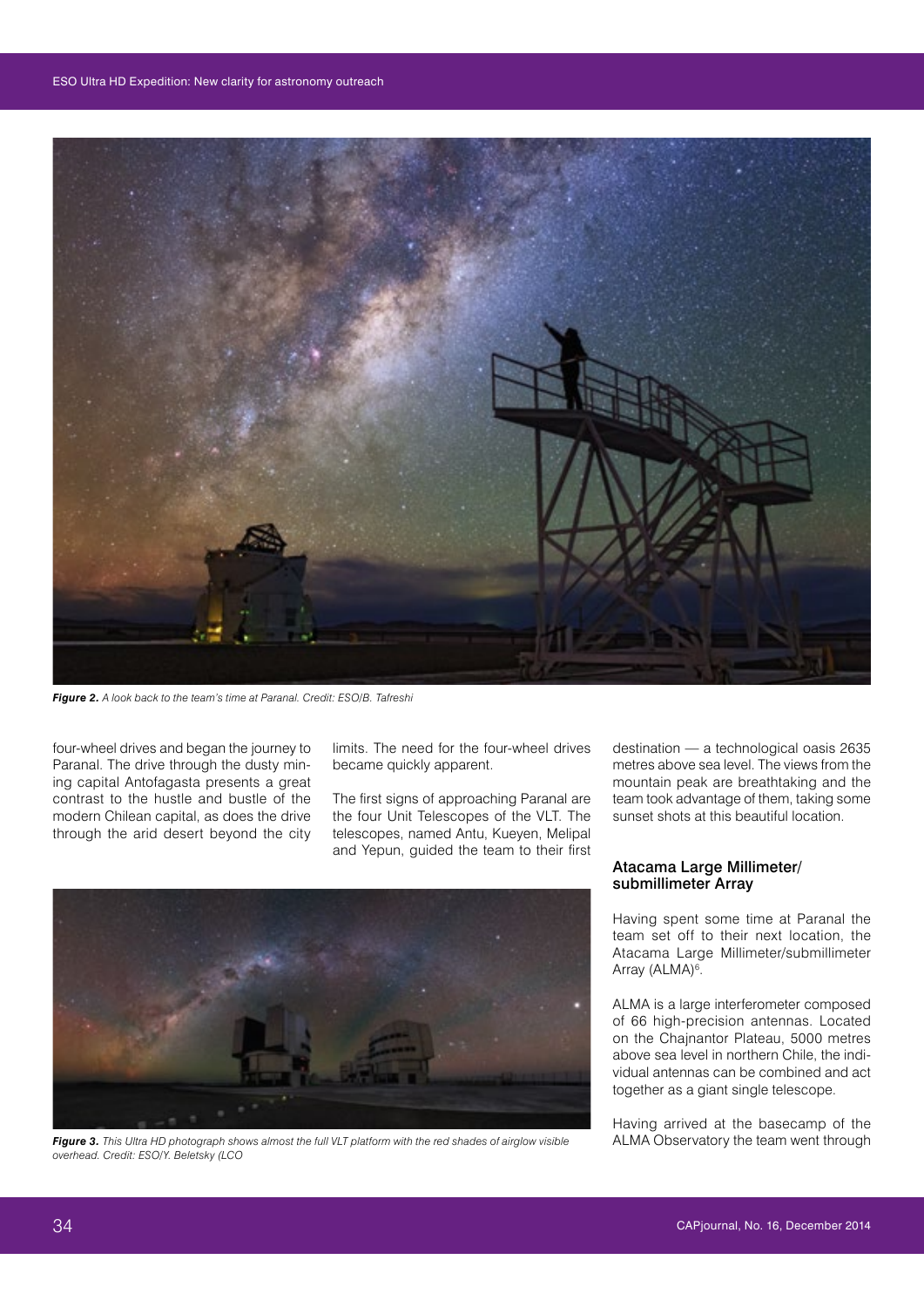

*Figure 4. Night view of one of the ALMA transporters, Otto, at the ALMA high site on the Chajnantor Plateau. Credit: ESO/Y. Beletsky (LCO)*



*Figure 5. UHD image taken with a long exposure to show the movement of the ALMA antennas. Credit: ESO/Y. Beletsky (LCO)*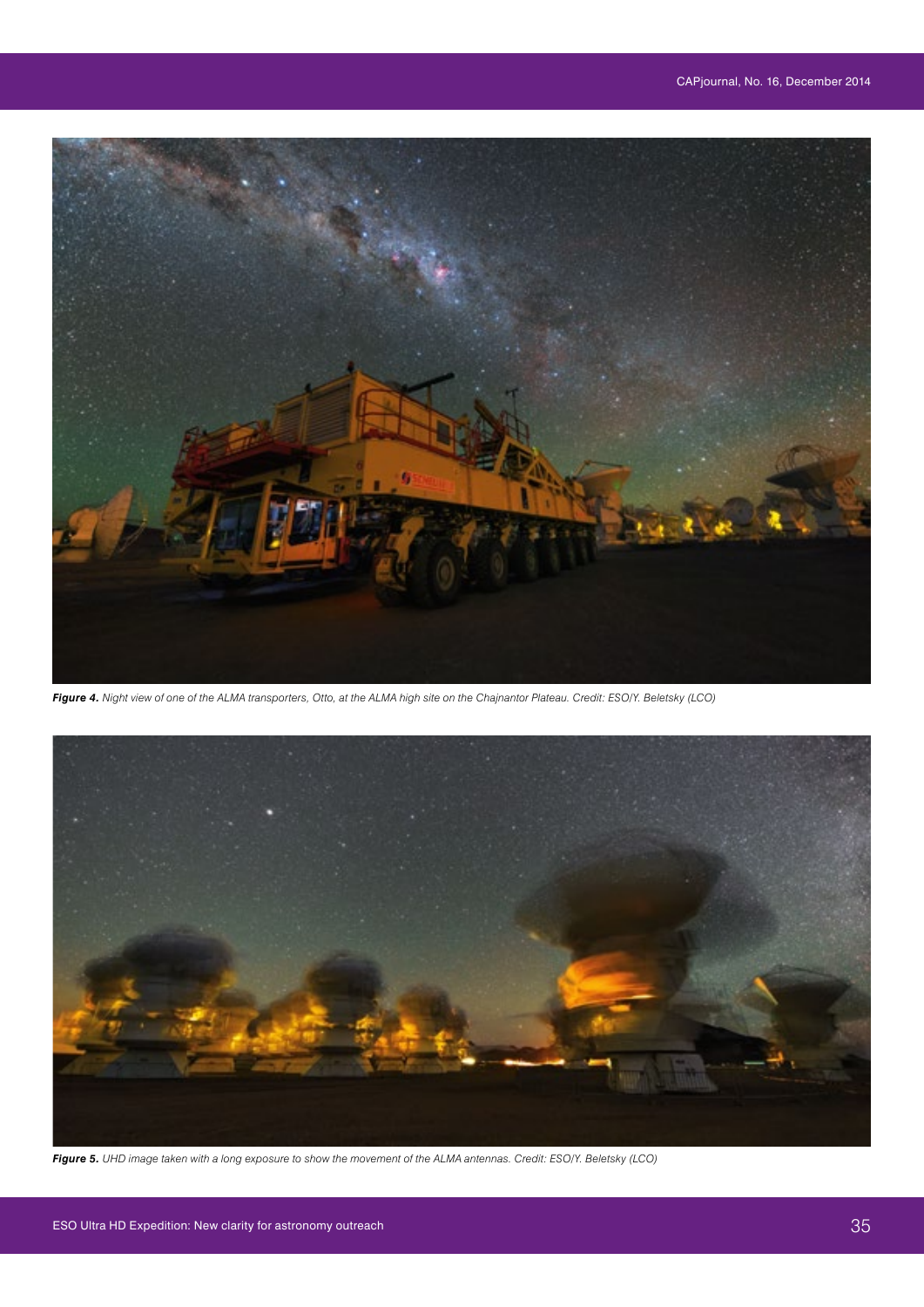the mandatory medical exam to check that their bodies could cope with the high altitude conditions and fortunately all of them passed the test. However, human operations at the Array Operations Site (AOS), 5000 metres above sea level, are limited to

an absolute minimum due to the extremely high altitude, so they could not linger too long. But they worked hard to deliver as many stunning shots as they could in the limited time available.



*Figure 6. A curtain of stars surrounds the 3.58-metre New Technology Telescope in this Ultra High Definition photograph from the ESO Ultra HD Expedition. Credit: ESO/B. Tafreshi* 

Yuri caught a rare night view of one of the ALMA antenna transporters, Otto, at the high site.

Otto is one of the two transporters that are used to reposition the antennas. The twin vehicles are 20 metres long, 10 metres wide and 6 metres high, and each has 28 tyres. The ability to relocate the antennas and change focus is an integral part of what makes ALMA such a powerful telescope.

# La Silla — ESO's first observatory

To end the trip the ESO Ultra HD Expedition headed to where it all began — La Silla,  $ESO's$  first observatory<sup>7</sup>. Located on the edge of the Atacama Desert, La Silla is 600 kilometres north of Santiago, and 2400 metres above sea level. It is home to the ESO 3.6-metre telescope and the 3.58-metre New Technology Telescope (NTT). Many of the ESO Member States use the site for targeted national projects such as the Swiss 1.2-metre Leonhard Euler Telescope.

Inaugurated in 1969, the facilities at La Silla led Europe to the frontline of astronomical research and, with more than 300 clear nights per year, it provides the perfect backdrop for the 4K shots.

Herbert was able to obtain some Ultra HD footage of the ESO 3.6-metre telescope and the NTT during the opening of their respective enclosures at sunset. The rest of the team took a range of further timelapse shots at sunset, during the night and at sunrise — both indoors and outdoors.

In particular, the team were keen to take some more transition shots like the fisheye view, in stunning Ultra HD, 4K format. It is here at La Silla that the team took their last shots of the Ultra HD Universe, at least for now.

# Follow-up

Following the expedition, there was a lot for the team to do in terms of processing, colour-correcting and combining all the many SSD disks full of material taken at each of the ESO sites.

The graphics team at ESO Headquarters scrutinised every detail of the IMAX-size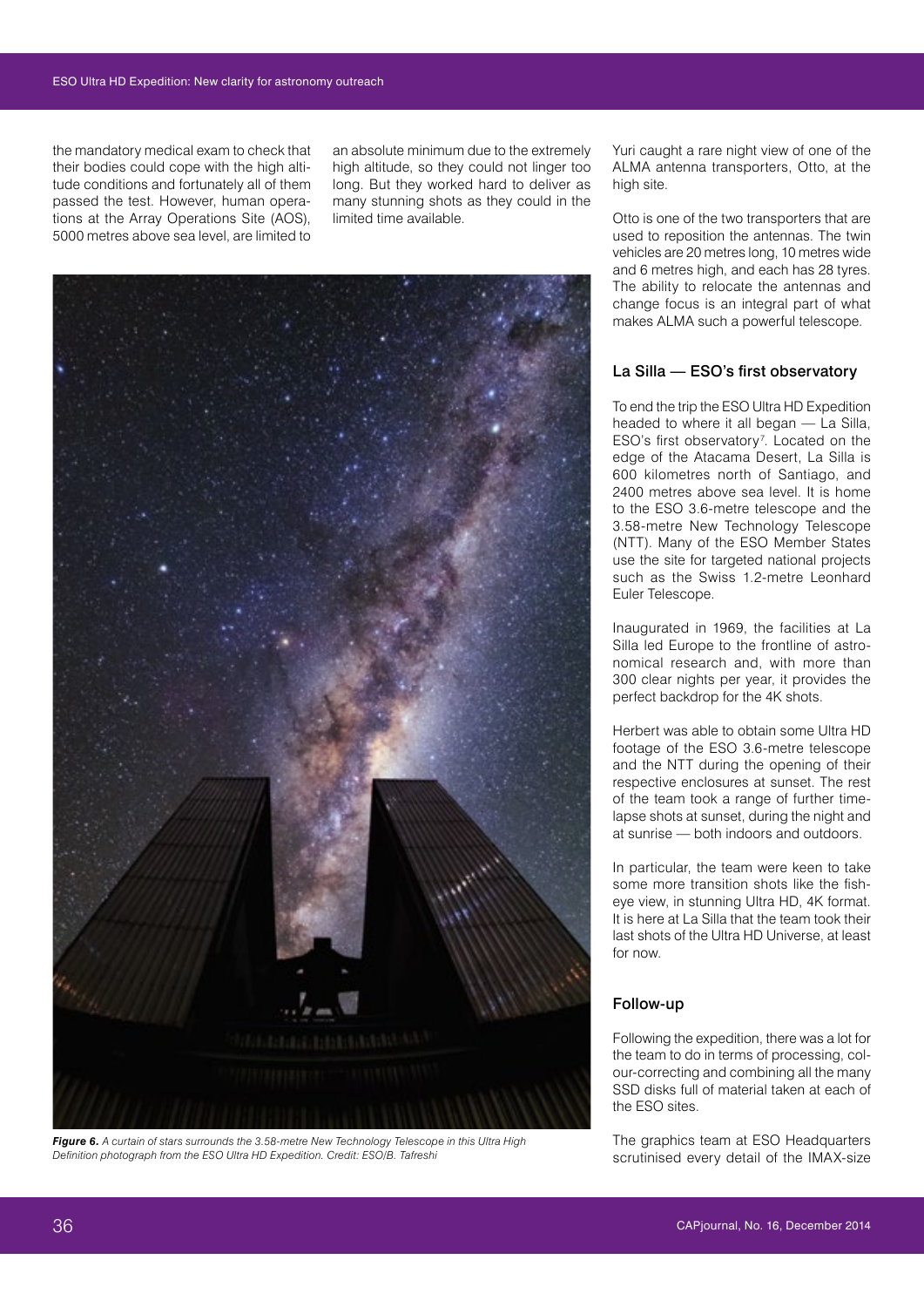

Figure 7. The sun sets at La Silla Observatory in this stunning Ultra HD panorama. In the centre, the ESO 3.58-metre New Technology Telescope and to the right, *the ESO 3.6-metre telescope with ESO's videographer Herbert Zodet at work. Credit: ESO/B. Tafreshi* 

4K images and videos using a professional Sharp Ultra HD display which offers extraordinarily high resolution. In order to work seamlessly on the large 4K video files two special Magic Multimedia PC workstations were built and optimised for multi-layer 4K video editing, each with 48 cores and 128 GB of RAM.

The results are now available for free under Creative Commons with more than 200 spectacular photos from the expedition having been published<sup>8</sup>. Several are still in the pipeline as ESO Pictures of the Week and will be released over the coming months. Almost 100 Ultra HD videos are also available, with a few more still being polished, which will then become available over the next months<sup>9</sup>.

A behind-the-scenes view of the expedition was released as an ESOcast<sup>10</sup>. It follows the story of the team's journey across the arid Atacama Desert, and includes some of the many wonderful time-lapses, stills and panoramas. As part of the campaign, the team also shared their thoughts on the ESO Ultra HD blog<sup>11</sup>, explaining some of the background of the work. A variety of other outputs from ESO also track the exhibition<sup>12</sup>.

Spurred by the success of the expedition ESO has continued to produce 4K videos about other topics, and there are now more than 200 free Ultra HD clips published in ESO's video archive<sup>13</sup>.

But there's more! ESO's education and Public Outreach Department has now eyed an even larger prey: 4K planetarium shows with frames that are almost twice as big as Ultra HD. With the upcoming ESO Supernova Planetarium and Visitor Centre<sup>14</sup> in mind high-quality material  $$ ultra high-resolution stills and 4K fulldome frames for use in planetarium shows — are now pouring online<sup>15</sup>.

# Acknowledgements

The ESO Ultra HD Expedition would like to thank its technology partners, without whom these efforts would not have been possible: Canon, Kids of All Ages, Novoflex, Angelbird, Sharp, Vixen, eMotimo, Peli, Magic Multimedia, LRTimelapse, Intecro and Granite Bay Software.

## **References**

Madsen, C. 2012, *Jewel on the Mountaintop — The European Southern Observatory through Fifty Years* (Wiley), Hardcover (free E-book available at [http://www.eso.org](http://www.eso.org/public/products/books/book_0050/)/ public/products/books/book\_0050/)



*Figure 8. This Ultra HD photograph taken during the ESO Ultra HD Expedition captures ESO's Paranal Observatory in a 360-degree fish-eye view that can be used for fulldome projection in planetariums. The swirling Milky Way can be seen at its centre. Credit: ESO/Y.Beletsky*